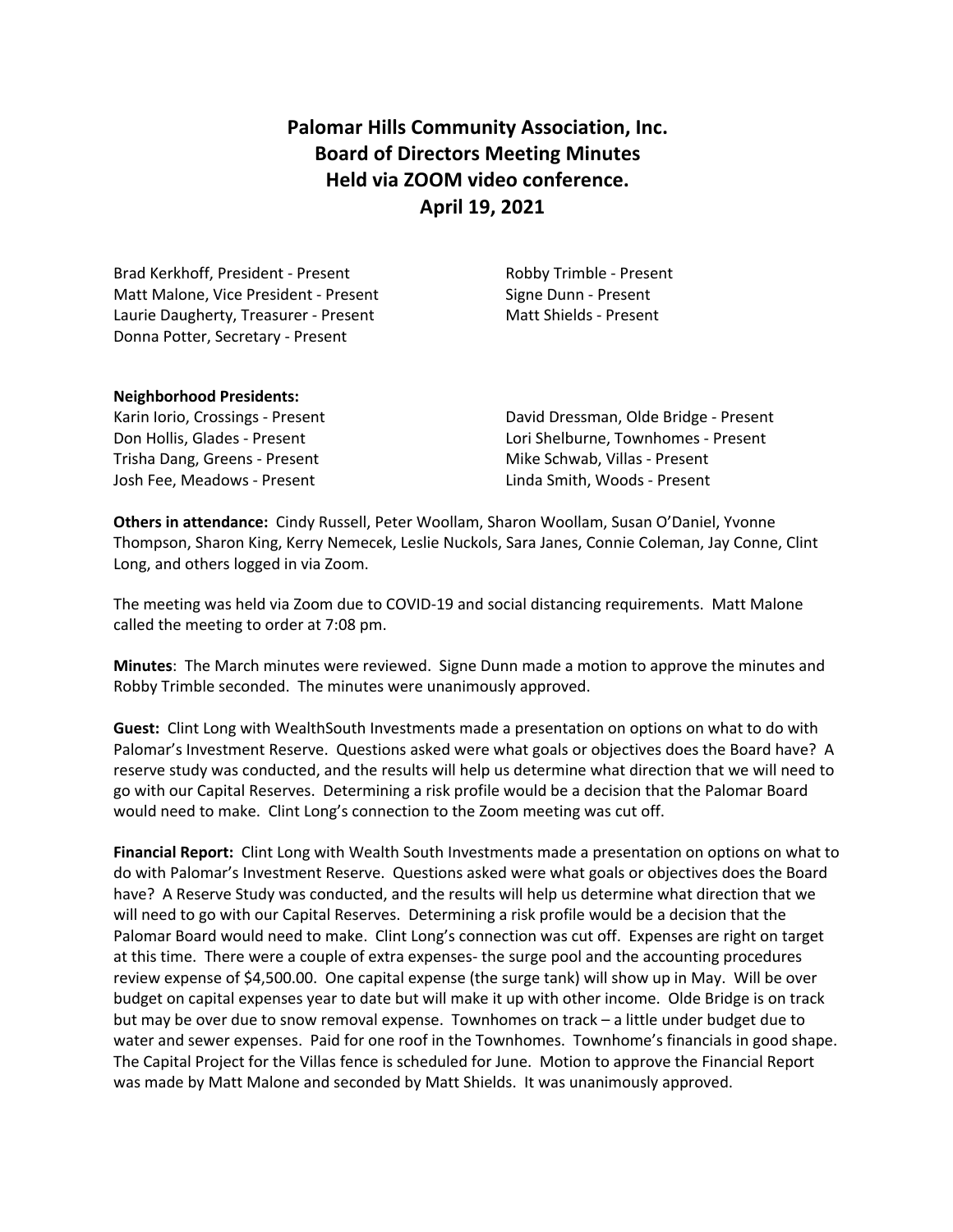**Modification Requests:** The following made modification requests and were approved via email vote.

**2237 Shannawood Drive** - add a pergola over existing deck **2244 Stone Garden Lane** – add floating deck to side of townhome 4**109 Palmetto Drive** - build a 5-foot fence

The board voted to ratify and approve the email vote.

#### **Neighborhood Reports:**

**Crossings** - Karin Iorio - Good

**Glades** - Don Hollis – The ditch that back up to houses in the Glades needs to be mowed. The plat at the courthouse states that Palomar is responsible for maintenance of the area. Resident at 2029 Glade Lane installed pavers that were to be temporary because the resident was moving. The resident is still residing at the resident. The board will investigate the issue. There are two trees behind 2069 Glade Lane that are dead and need to be removed.

**Greens** - Trisha Dang - Everything is good

**Meadows** - Josh Fee – Brad had a conversation with Amanda Bledsloe regarding the opening of Madrone Way.

**Olde Bridge** - David Dressman – Decision was made to eliminate the call box at the entrance of Olde Bridge. David is open to communication regarding a neighborhood watch.

**Woods** - Linda Smith - Good

**Townhomes** - Lori Shelbourne - 14 roofs have been repaired since first of the year. The townhomes are moving in the right direction.

**Villas** - Mike Schwab – Two houses were sold and flipped and up for sale.

**New Business:** The Modification Committee is in place at this time**.** The members of the Modification Committee are: Robby Trimble, Matt Shields and Paul Ray Smith. Sharon Woollam expressed great concern regarding security in neighborhood particularly in the playground and parking lot. Discussion was continued and suggestions made was to call the police, install cameras and establish a neighborhood watch. Laurie Daugherty has a list of companies that are interested in presenting investment opportunities. Trish Dang requested information on eligibility for the swim team.

# **Manager's Report:**

# **Collections**

PHCA currently holds liens on three (3) properties, with outstanding balances totaling \$1,943. One homeowner is making monthly payments. Four (4) 10-day notices were sent as the homeowners have become 90 days delinquent.

# **Maintenance**

- Surge tank materials delivered. Repairs will begin week of April 19
- Street light globes delivered
- Attached new rope to pond fountain next to park
- Installed new exterior light fixture in outside hallway to basement bathrooms
- Pool cover removed from family/lap pool
- Tried to start pump for ponds. Plumber will have to make repairs